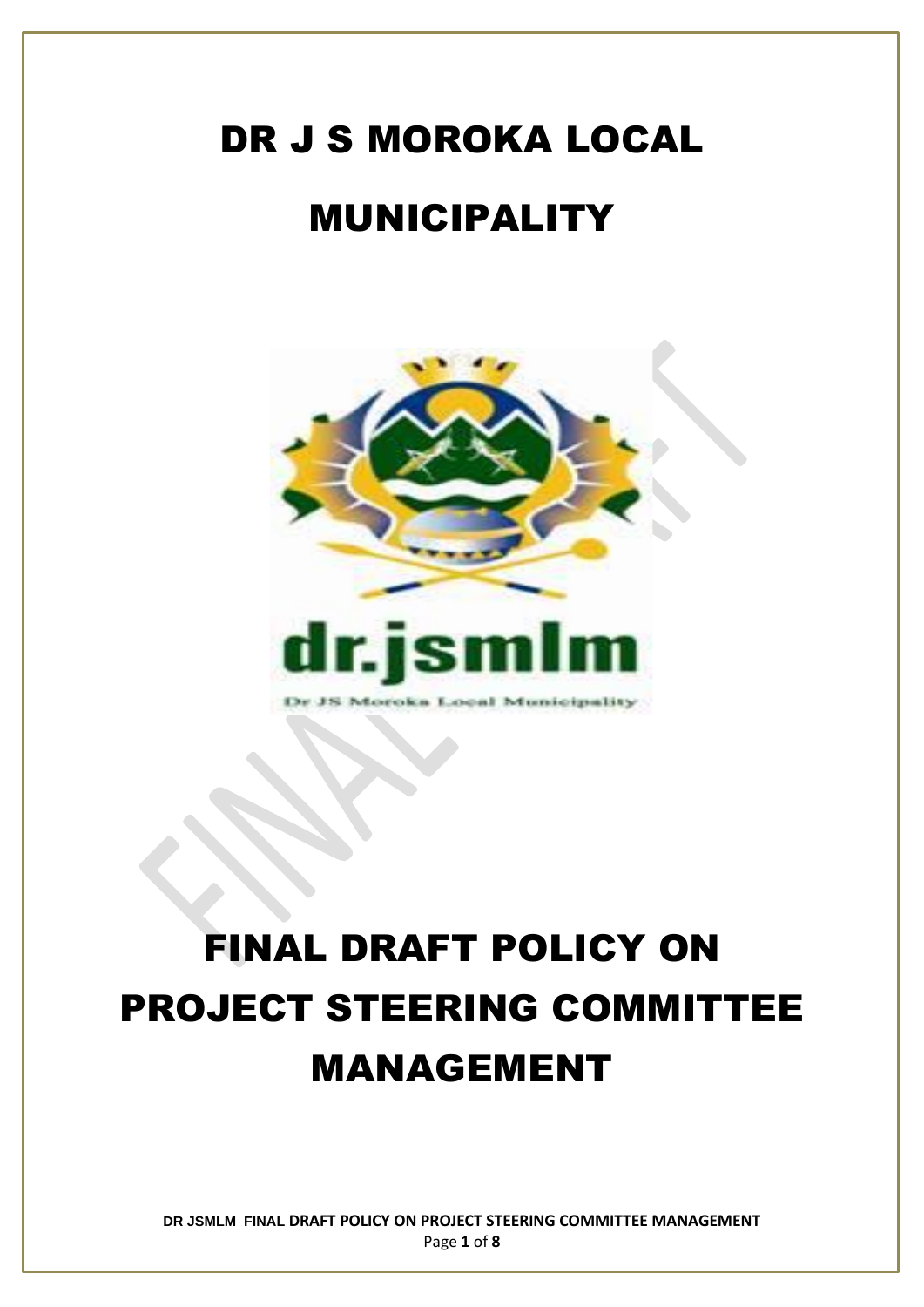#### FINAL DRAFT POLICY ON PROJECT STEERING COMMITTEE MANAGEMENT

#### 1. INTRODUCTION

A steering committee is a group of identifiable individuals representing the same views/aspiration to achieve a particular objective e.g. service delivery, and of which from within the group, assign other individuals to act on behalf of the group, by taking decisions for the entire group so as to achieve the group's vision and mission. The Terms of Reference for the Project Steering Committee shall be developed by the Dr JS Moroka Local Municipality as a guide to the functions and responsibilities of the committee.

#### 2. PURPOSE

The purpose of this Final Draft Policy is to provide proper and sufficient mechanisms, by which Project Steering Committee can be established and managed for the benefit of the municipalities, service provider and affected communities.

This Policy must be read with the conditions applicable to the appointment of consultants and execution of projects (available ate records section).

#### 3. DEFINATIONS

In this policy, unless the context indicates otherwise –

"**Municipality"** means local government institutions established in terms of Chapter 7 of the RSA Constitution

"Councilor" means a public office bearer elected through the Municipal Electoral Act, No 27 of 2000

"**Community"** refers to an identifiable group of people as follows:

- a) Residing within a particular municipal boundary
- b) Community Based Organizations (CBO)
- c) Organized business
- d) Labour movement
- e) Moral Regeneration

"**Project Service Provider (PSP)"** refers to individuals, companies, joint ventures/consortium that is capable of delivering a particular service and have been appointed by the Dr JS Moroka Local Municipality to do so.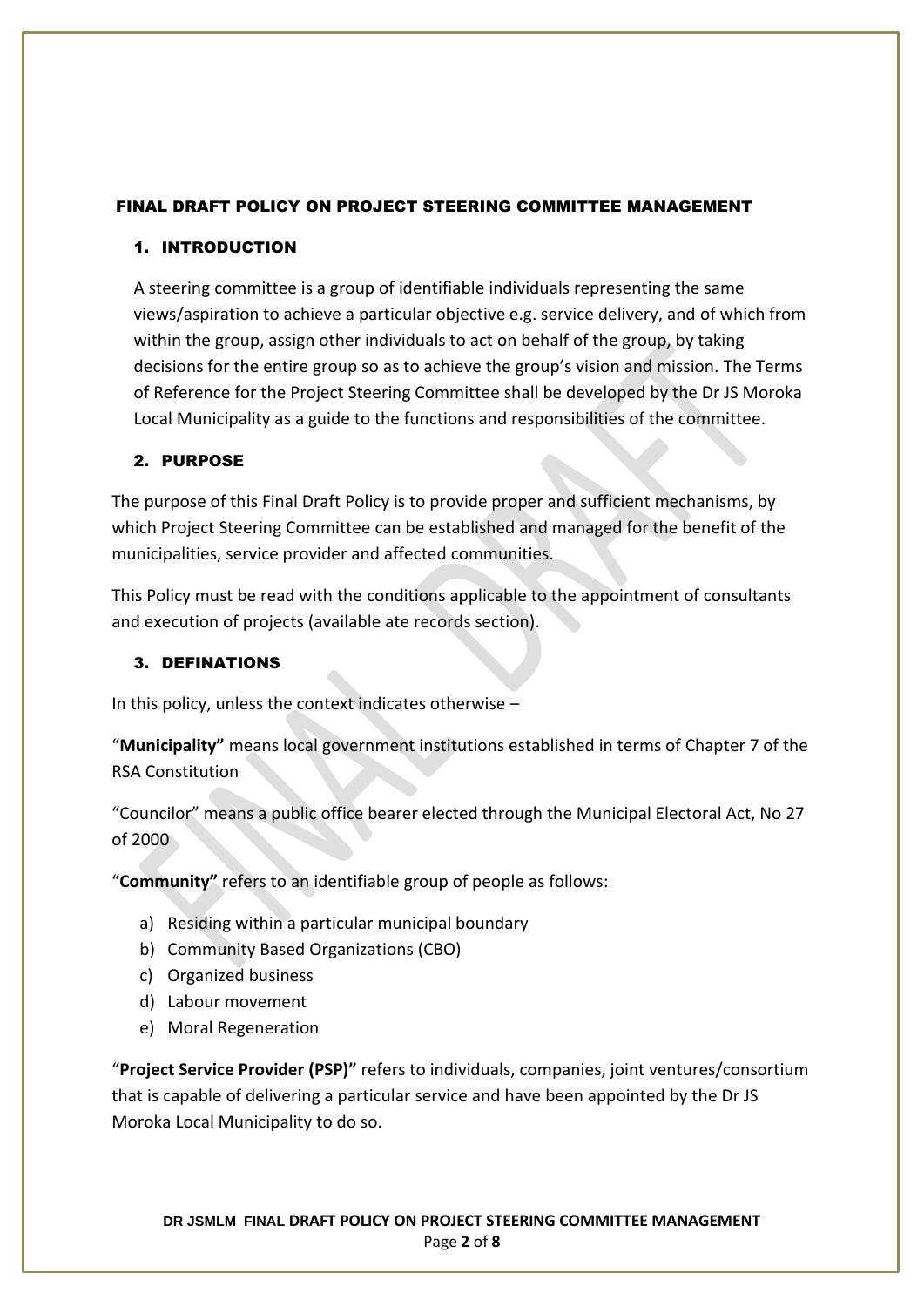"**Community Liaison Officer, (CLO)"** refers to an official appointed by the local municipality to execute communication between the service provider, community and the local municipality. He/she is appointed for the duration of the project implementation.

"**Municipal Manager"** refers to a person appointed in terms of Section 54 A of Municipal Systems Act

"**RSA Constitution"** refers to the country's supreme laws adopted in Parliament in 1996

"**Municipal Structures Act"** refers to the Local Government Structures Act of 1998 (Act No 117

"**Municipal Systems Act**" refers to Local Government: Municipal Systems Act No 32 of 2000

**"Policy"** refers to the Final Draft Policy on Project Steering Committee management

Affected Local Municipality (LM),

Project Steering Committee, (PSC),

Nkangala District Municipality (NDM),

## **4.** OBJECTIVES OF THE FINAL DRAFT POLICY ON PROJECT STEERING COMMITTEE MANAGEMENT

The main objective of this policy is to achieve maximum management of service delivery projects through public participation, transparency and accountability by municipalities.

## **5.** PROJECT STEERING COMMITTEE MANAGEMENT CORE VALUES

- a) That communities affected by project implementation have a right to be involved in its management.
- b) That communities should be provided with information they need pertaining to the project and to contribute positively towards the project.
- c) That communities and service providers should recognize the needs and interests of each other and be able to find each other.
- d) That a commitment is made that community involvement will be treated with the respect it deserves and to influence project related decisions.
- e) That NO allowance or remuneration is payable to members of Steering Committees, unless otherwise decided by the Project Service Provider at his or her own will and NO member of the Steering Committee may be involved in the project as a contractor or employee.

## 6. PROJECT STEERING COMMITTEE MANAGEMENT PRINCIPLES

**DR JSMLM FINAL DRAFT POLICY ON PROJECT STEERING COMMITTEE MANAGEMENT** Page **3** of **8**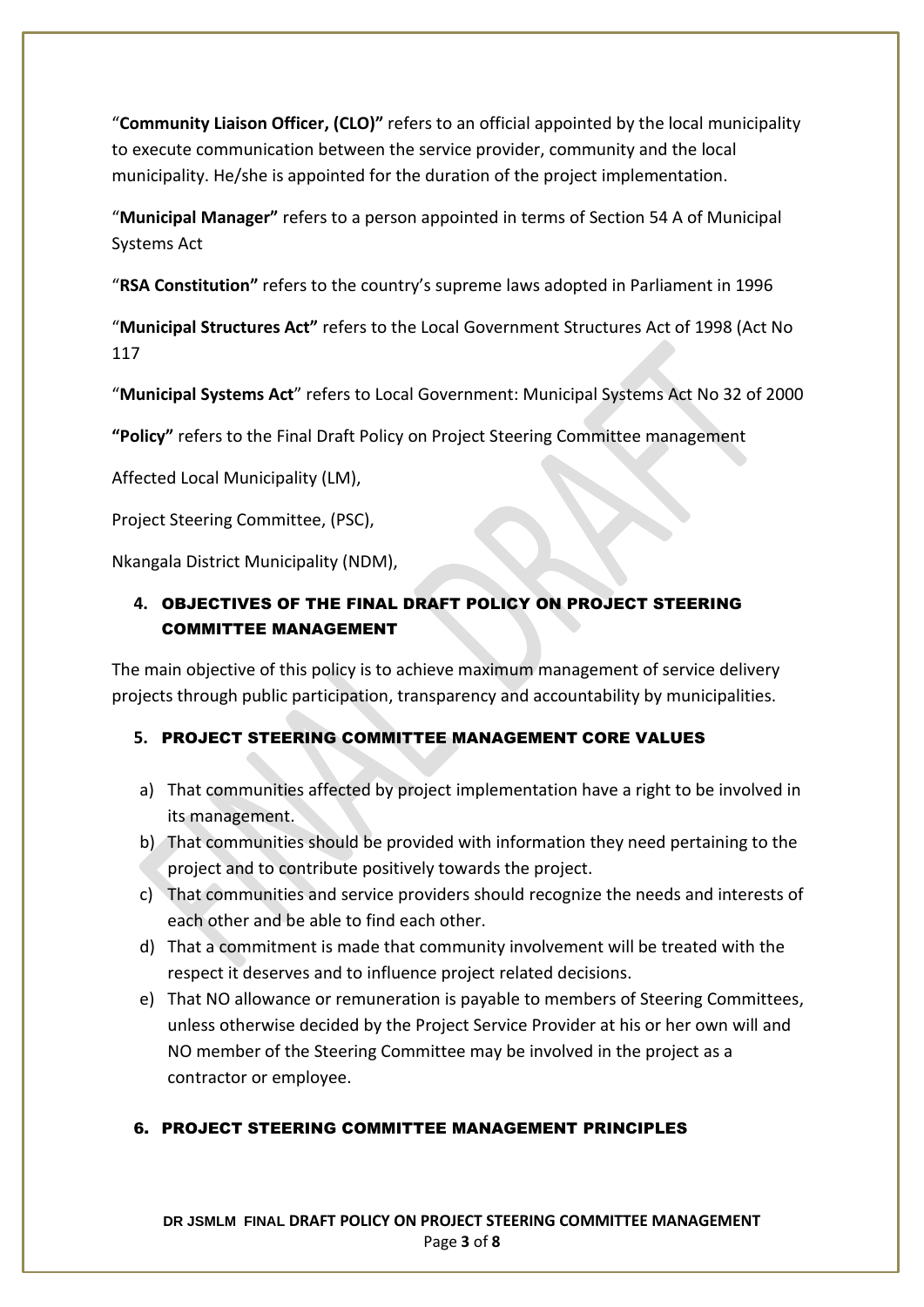Project implementation and community participation should be underlined by the Batho Pele Principles, namely

- a) **Consultation:** communities should be consulted about the level and quality of the service provided
- b) **Service standards:** the communities should be told about what the level and quality of public service they will receive so that they are of what to expect.
- c) **Access:** all communities should have equal access to the services to which they are entitled.
- d) **Courtesy:** communities should be treated with courtesy and consideration
- e) **Information**: communities should be given full, accurate information about the public services they are to receive.
- f) **Openness and transparency**: communities should be told how local and district governments are run, how much they cost and who are in charge.
- g) **Redress**: if the promised standard of service is not delivered, communities should be afford an apology, a full explanation and a speedy and effective remedy; and when complaints are made, communities should receive a sympathetic, positive response.
- h) **Value for money:** service delivery should be provided economically and efficiently in order to give the best possible value for money.

## 7. SCOPE

This Final Draft policy shall apply to the service providers and the affected communities.

#### 8. LEGAL FRAMEWORK

The Constitution of the Republic of South Africa

Municipal Systems Act

Municipal Structures Act

#### **9.** LOCATION OF THE PROJECT STEERING COMMITTEE MANAGEMENT

This Final Draft Policy shall be located in and managed by the Office of the Speaker (Public Participation) and shall be provided in close liaison with all relevant departments in the Municipality.

#### 10. STAKEHOLDERS

• Dr JS Moroka Local Municipality

**DR JSMLM FINAL DRAFT POLICY ON PROJECT STEERING COMMITTEE MANAGEMENT** Page **4** of **8**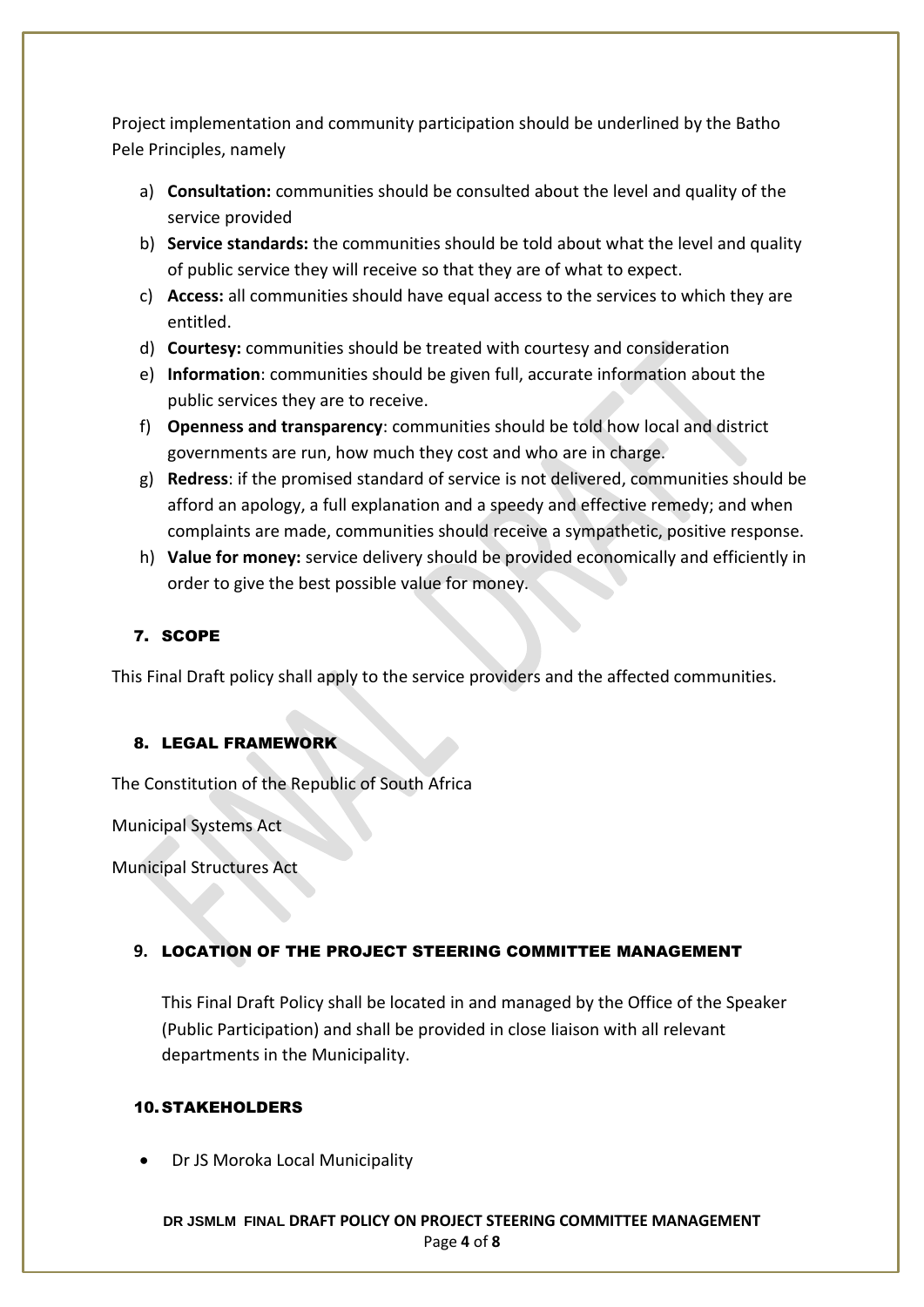- Ward Councilor
- Community Liaison Officer (CLO)
- Project Service Provider
- Traditional Leadership (where necessary)
- Relevant CBO Community Based Organizations

#### 11.ROLES AND RESPONSIBILITIES OF STAKEHOLDERS

#### *Dr JS Moroka Local Municipality*

- To fund and implement service delivery projects as per the IDP and approved/allocated budget
- Appoint the **services of a Project Service Provider (PSP)**
- To assign officials to supervise and oversee the technical aspects of the project implementation.
- To assign a Councilor to attend and provide political oversight to the project and the **Project Steering Committee** meetings and report to the Dr JS Moroka Local Municipality on monthly basis, or as and when necessary.
- Appoint only one Community Liaison Officer (CLO) for each project in consultation with the Community.
- Develop Terms of Reference for both the Project Steering Committee and the Community Liaison Officer.
- Facilitate the project launching ceremony in consultation with the Project Service Provider.
- Provide capacity building to the Ward Councilors, PSCs and the CLOs.
- Provide interventions and solutions to disputes between the PSC and the Service Provider.

## **Affected Local Municipality**

- The Municipality must indicate whether a Project Steering Committee has to be established for the project and if so, the establishment of the Project Steering Committee has to be facilitated by the relevant officials with the assistance of the Councilor assigned by Dr JS Moroka Local Municipality and in collaboration with the office of the Dr JS Moroka Local Municipality Speaker.
- Develop and approve its own PSC establishment Procedure, ensuring that youth, women and people living with disabilities and individuals with relevant technical and local community background are involved in the committee
- Provide support, as and when it is required, to the Project Steering Committee and the affected community.

#### **DR JSMLM FINAL DRAFT POLICY ON PROJECT STEERING COMMITTEE MANAGEMENT** Page **5** of **8**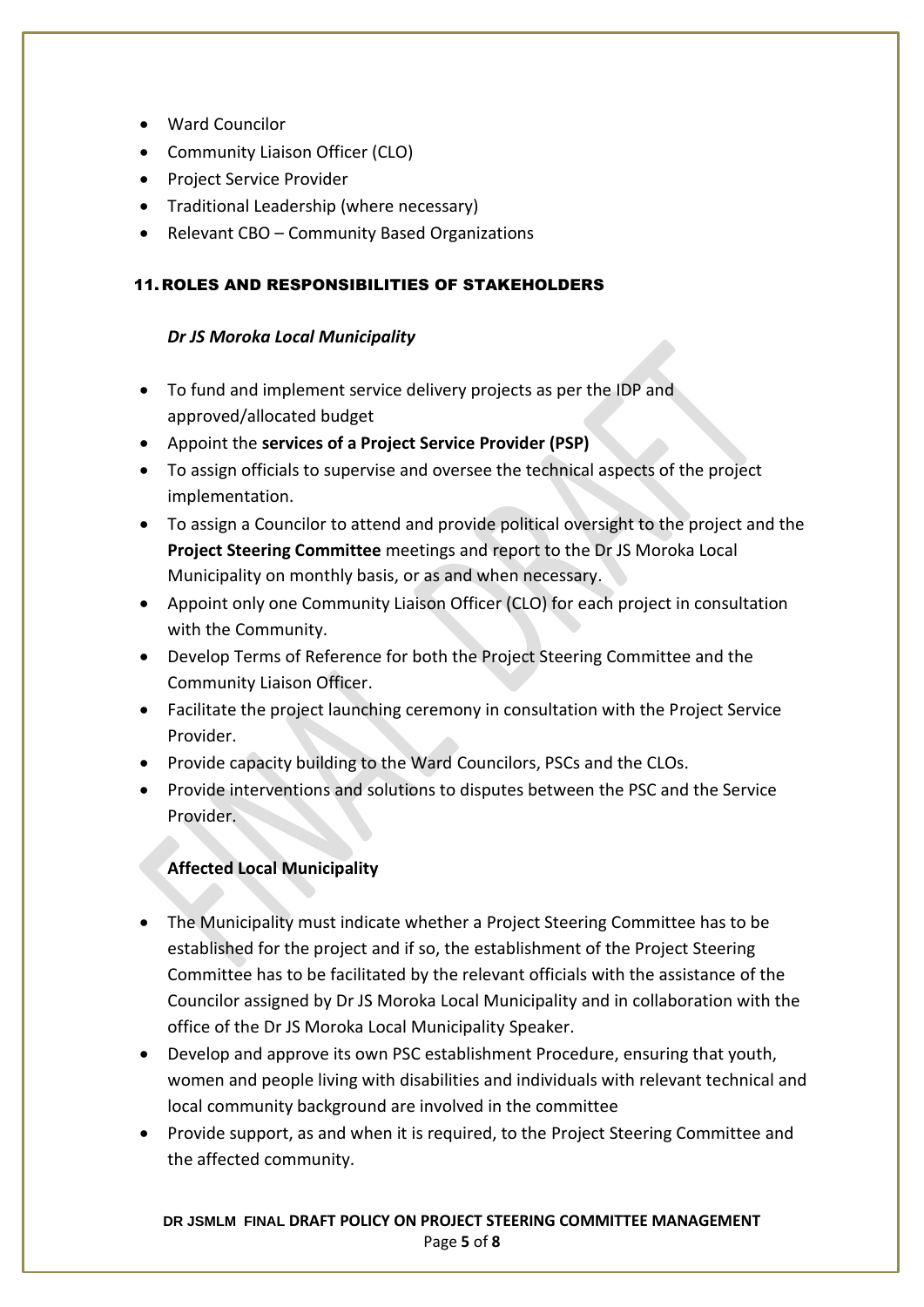- Resolve any conflict that may arise between the service provider and affected communities.
- Receive and consider the report of the project steering committee.

#### *Ward Councilors*

- **He/she chairs the meetings of the Project Steering Committee.**
- **Work in close liaison with the elected CLO as the Secretary of the PSC to compile** minutes and reports of the PSC.
- Give feedback on the project to the community ward meeting
- Refer disputes between the Service Provider and the PSC to the Dr JS Moroka Local Municipality for resolution
- Report the status of the project to the Speaker on monthly basis, or as and when necessary

## *Community Liaison Officer (CLO)*

- Attend project steering committee meetings
- Do inspection in loco on the project
- Induct new laborers
- Attend Site Inspection/Technical Committee meetings
- Assist the PSC in the recruitment of required project labor personnel
- Ensure that workers' salaries are recorded and submitted to the contractor on time
- Create an effective liaison between the service provider, PSC, Dr JS Moroka Local Municipality and the community
- **Develop a schedule of PSC meetings in consultation with the Ward Councilor**
- Submit a monthly progress report to the Ward Councilor
- **Provide Secretariat services and report to the PSC on monthly basis, or as and when** necessary

#### *Project Service Provider (PSP)*

- Create a conducive environment for the recruitment and appointment of local skilled and unskilled labor
- Remunerate and provide support to the CLO
- Remunerate the laborers in accordance to the labor law
- Provide safety and protection to the labor on site
- Report to the Dr JS Moroka Local Municipality allocated Project Manager through Site Inspection meetings on monthly basis, or as and when necessary
- Imparting skills to the laborers
- Provide meeting accommodation and where applicable, refreshments to the PSC

#### **DR JSMLM FINAL DRAFT POLICY ON PROJECT STEERING COMMITTEE MANAGEMENT** Page **6** of **8**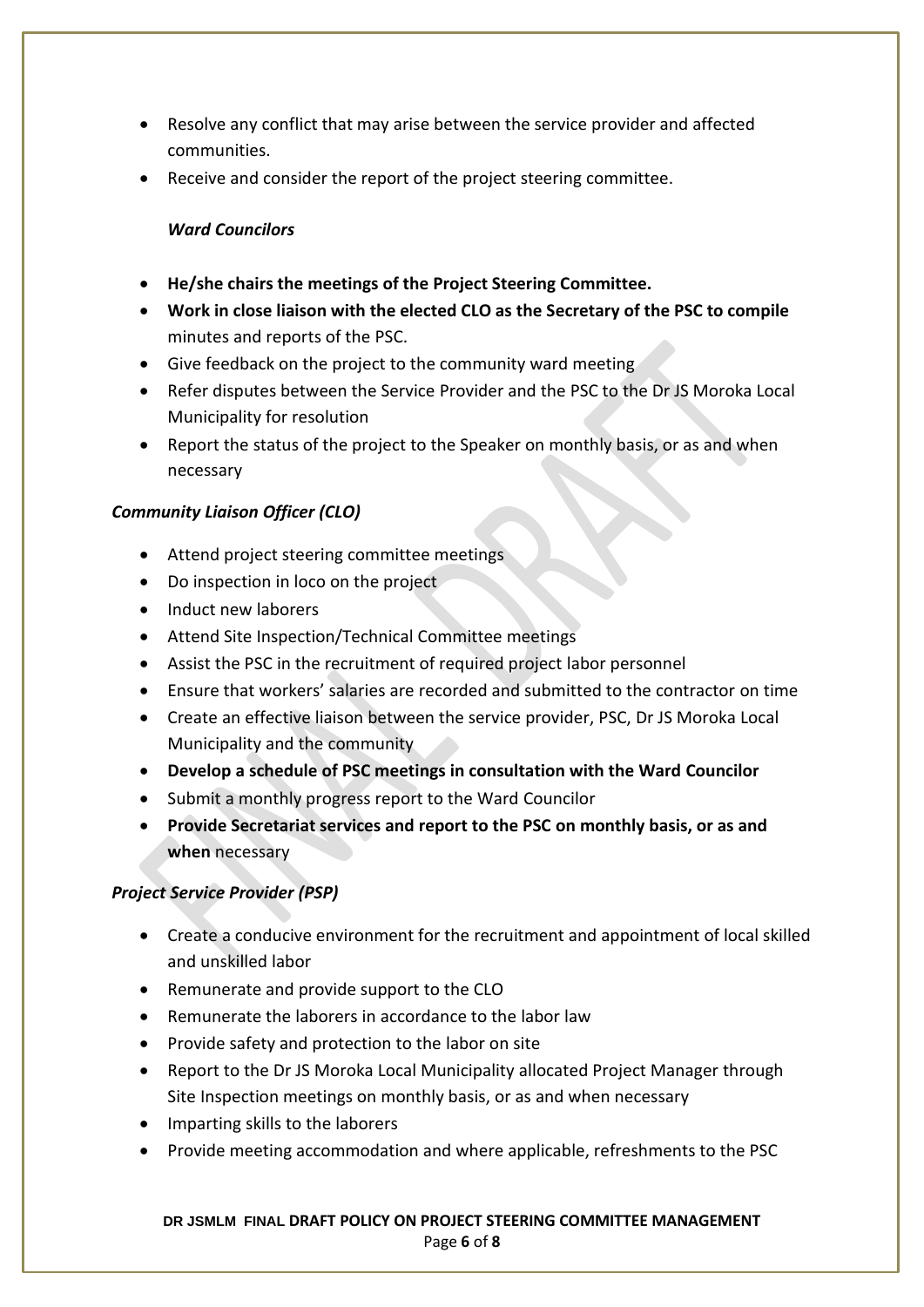#### 12.REPORTING MECHANISMS OF THE PROJECT STEERING COMMITTEE

- A consolidated report should be submitted to the Ward Councilor and the PSC by the CLO
- A consolidated report should be done monthly on a date determined by the PSC
- The report should be sent to the Speakers' Office monthly
- Copies of the report should be send to all components of the steering committee and affected Ward Committees and all Stakeholders Forums

## **13. POLICY DIRECTIVES AND PROCEDURES**

## *13.1. Compulsory meetings*

- Monthly project steering committee meetings
- Site inspections
- Ward Committee meetings
- Ward community meetings

## *13.2. Public safety and display*

- The project steering committee should ensure that compliance on safety is strictly adhered to by the service provider and the cooperation of the affected community is maintained.
- The service provider must display a board detailing about the project and which should be visible to the public.
- Where necessary, fencing of the area around the project should be applied.

## **14.** COMPLAINTS

The following mechanisms should be explored to receive and resolve conflicts by all stakeholders and members of the affected community:

- All complaints should be referred to the CLO, Ward Councilor and or the Municipality.
- Such complaints should be acknowledged in writing by the CLO, Ward Councilor and or Municipality and copies thereof should be given to the complainant and the project steering committee.
- The received complaint should be disposed of by the relevant stakeholder within 48 working hours.